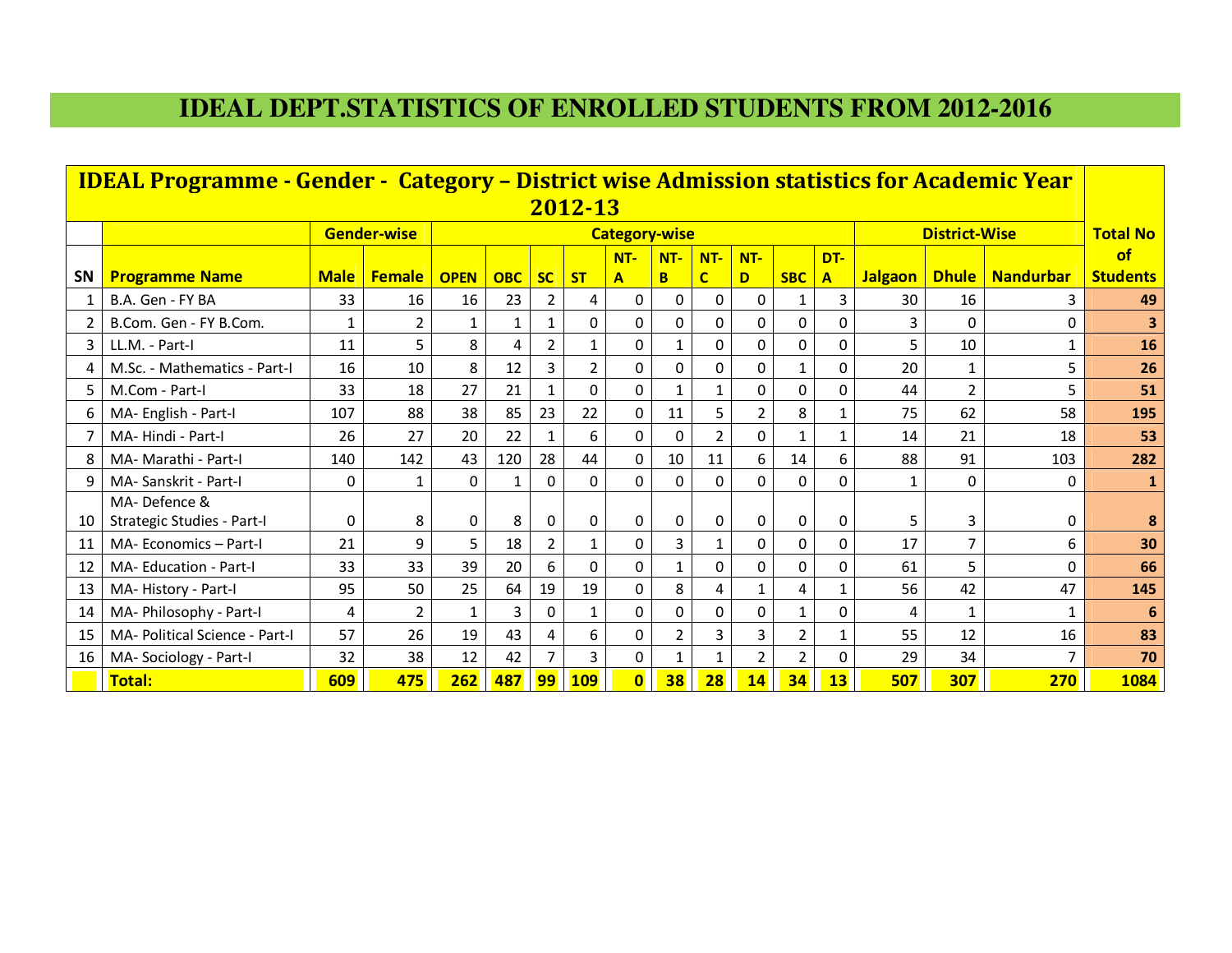|                 | <b>IDEAL Programme - Gender - Category - District Wise statistics for Academic Year 2013-14</b> |                |                    |                |                |                |                |                      |                |                |                |              |                         |                |                      |                  |                 |
|-----------------|-------------------------------------------------------------------------------------------------|----------------|--------------------|----------------|----------------|----------------|----------------|----------------------|----------------|----------------|----------------|--------------|-------------------------|----------------|----------------------|------------------|-----------------|
|                 |                                                                                                 |                | <b>Gender-wise</b> |                |                |                |                | <b>Category-wise</b> |                |                |                |              |                         |                | <b>District-Wise</b> |                  | <b>Total No</b> |
|                 |                                                                                                 |                |                    |                |                |                |                | $NT -$               | NT-            | $NT -$         | $NT -$         |              | DT-                     |                |                      |                  | of              |
| <b>SN</b>       | <b>Programme Name</b>                                                                           | <b>Male</b>    | Female             | <b>OPEN</b>    | <b>OBC</b>     | <b>SC</b>      | <b>ST</b>      | $\mathbf{A}$         | <b>B</b>       | $\overline{c}$ | D              | <b>SBC</b>   | $\overline{\mathbf{A}}$ | <b>Jalgaon</b> | <b>Dhule</b>         | <b>Nandurbar</b> | <b>Students</b> |
| 1               | B.A. Gen - FY BA                                                                                | 59             | 38                 | 20             | 37             | 13             | 8              |                      | 8              | $\overline{3}$ | $\overline{2}$ | 4            | $\overline{2}$          | 75             | 15                   | 7                | 97              |
| $\overline{2}$  | B.A. Gen - SY BA                                                                                | 20             | 7                  | 3              | 14             | $\overline{2}$ | 5              |                      |                |                | 1              |              | $\overline{2}$          | 16             | 4                    | $\overline{7}$   | 27              |
| 3               | B.Com. Gen - FY B.Com.                                                                          | 12             | 8                  | $\overline{7}$ | 12             |                |                |                      | $\mathbf 1$    |                |                |              |                         | 20             |                      |                  | 20              |
| 4               | B.Com. Gen - SY B.Com                                                                           | 3              | $\overline{3}$     | 5              | $\mathbf{1}$   |                |                |                      |                |                |                |              |                         | 4              | $\mathbf{1}$         | $\mathbf{1}$     | 6               |
| 5               | LL.M. - Part-I                                                                                  | 21             | 9                  | 16             | 9              | $\overline{2}$ |                |                      | 3              |                |                |              |                         | 17             | 12                   | $\mathbf{1}$     | 30              |
| 6               | LL.M. - Part-II                                                                                 | $\overline{7}$ | 4                  | 5              | 4              |                |                |                      | 1              |                | $\mathbf{1}$   |              |                         | 3              | 8                    |                  | 11              |
| 7               | M. Sc. Mathematics - Part-I                                                                     | 31             | 35                 | 23             | 31             | 4              |                |                      | $\overline{3}$ | $\mathbf{1}$   |                | $\mathbf{1}$ | $\overline{3}$          | 46             | 15                   | 5                | 66              |
| 8               | M. Sc. Mathematics - Part-II                                                                    | $\overline{7}$ | $\mathbf{1}$       | 3              | $\overline{3}$ | $\overline{2}$ |                |                      |                |                |                |              |                         | 7              |                      | 1                | 8               |
| 9               | M.Com - Part-I                                                                                  | 59             | 56                 | 64             | 40             | $\mathbf{1}$   | $\overline{2}$ |                      | 4              | $\mathbf{1}$   |                | $\mathbf{1}$ | $\overline{2}$          | 73             | 12                   | 30               | 115             |
| 10              | M.Com - Part-II                                                                                 | 32             | 14                 | 23             | 19             | $\overline{2}$ |                |                      | 1              | 1              |                |              |                         | 40             | $\mathbf{1}$         | 5                | 46              |
| 11              | MA - English - Part-I                                                                           | 197            | 178                | 77             | 159            | 43             | 49             |                      | 8              | 14             | 3              | 16           | 6                       | 156            | 105                  | 114              | 375             |
| 12              | MA - English - Part-II                                                                          | 79             | 68                 | 31             | 61             | 18             | 19             |                      | 8              | $\overline{2}$ |                | 7            | $\mathbf{1}$            | 66             | 39                   | 42               | 147             |
| 13              | MA - Hindi - Part-I                                                                             | 46             | 48                 | 20             | 39             | 4              | 24             |                      | $\overline{2}$ | $\overline{2}$ | 1              | 2            |                         | 38             | 18                   | 38               | 94              |
| 14              | MA - Hindi - Part-II                                                                            | 17             | 23                 | 11             | 16             | $\mathbf{1}$   | 5              |                      |                | $\overline{2}$ | 2              | 3            |                         | 11             | 17                   | 12               | 40              |
| 15              | MA - Marathi - Part-I                                                                           | 245            | 261                | 96             | 216            | 42             | 95             |                      | 12             | 15             | 10             | 14           | 6                       | 207            | 139                  | 160              | 506             |
| 16              | MA - Marathi - Part-II                                                                          | 110            | 116                | 39             | 91             | 24             | 38             |                      | 9              | 8              | $\overline{2}$ | 11           | $\overline{4}$          | 71             | 73                   | 82               | 226             |
| 17              | MA - Sanskrit - Part-II                                                                         | $\mathbf 0$    | $\mathbf{1}$       |                | $\mathbf{1}$   |                |                |                      |                |                |                |              |                         | 1              |                      |                  |                 |
|                 | MA Defence &                                                                                    |                |                    |                |                |                |                |                      |                |                |                |              |                         |                |                      |                  |                 |
| 18              | Strategic Studies - MA Part-I                                                                   | 13             | 6                  | 9              | 4              | $\mathbf{1}$   | 1              |                      | $\mathbf{1}$   | $\mathbf{1}$   | $\overline{2}$ |              |                         | 9              | 7                    | 3                | 19              |
|                 | MA Defence &                                                                                    |                |                    |                |                |                |                |                      |                |                |                |              |                         |                |                      |                  |                 |
| 19              | Strategic Studies - MA Part-II<br>MA Dr.Babasaheb                                               | $\overline{7}$ | 0                  |                | $\overline{7}$ |                |                |                      |                |                |                |              |                         | 4              | 3                    |                  |                 |
| 20 <sub>1</sub> | Ambedkar Thought - Part-I                                                                       | 4              | 0                  |                |                | 4              |                |                      |                |                |                |              |                         | 4              |                      |                  |                 |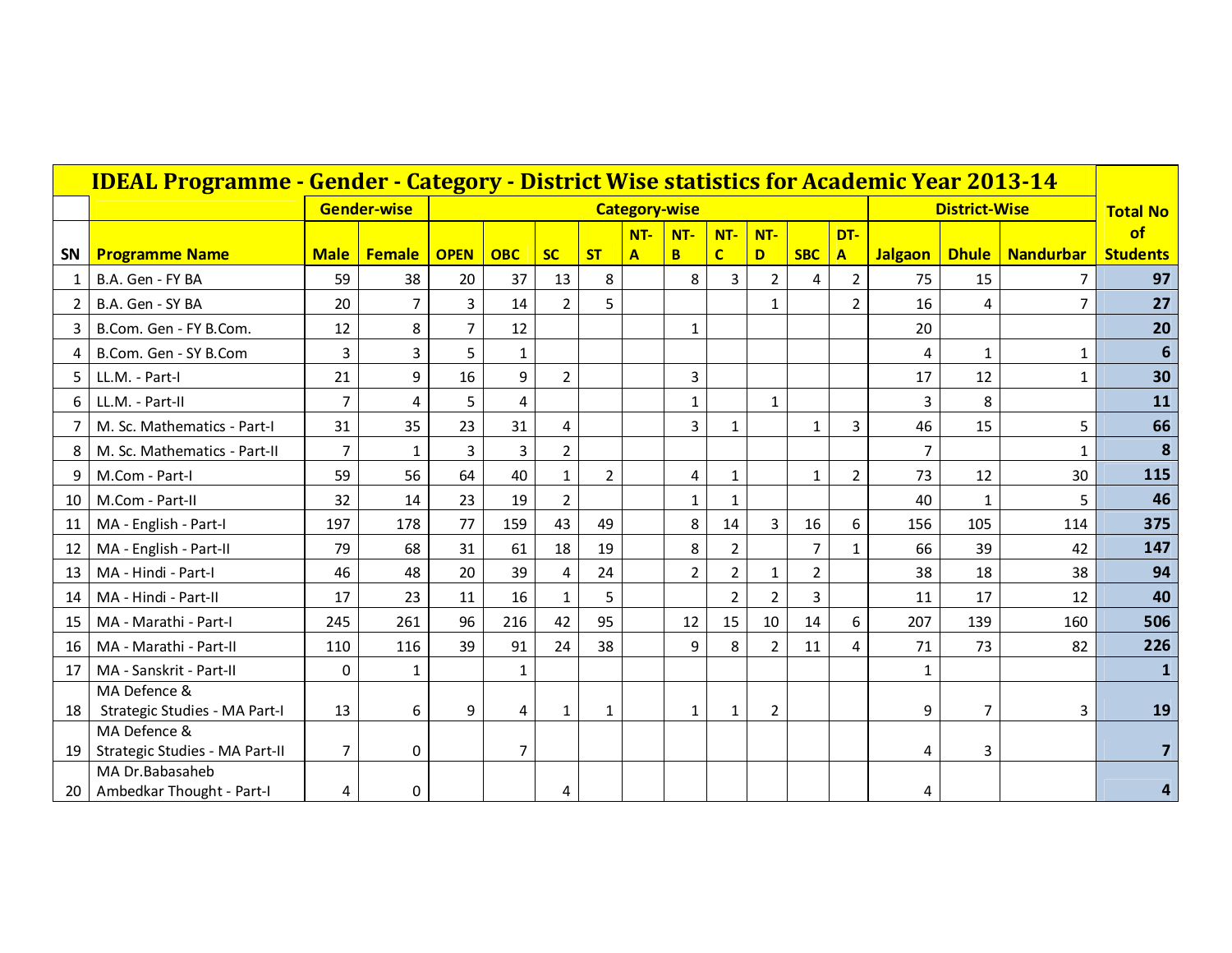|    | <b>IDEAL Programme - Gender - Category - District Wise statistics for Academic Year 2013-14</b> |             |                    |                 |             |              |              |              |                      |          |                |                |          |             |                 |                  |                              |
|----|-------------------------------------------------------------------------------------------------|-------------|--------------------|-----------------|-------------|--------------|--------------|--------------|----------------------|----------|----------------|----------------|----------|-------------|-----------------|------------------|------------------------------|
|    |                                                                                                 |             | <b>Gender wise</b> |                 |             |              |              |              | <b>Category-wise</b> |          |                |                |          |             | <b>Total No</b> |                  |                              |
| SN | <b>Programme Name</b>                                                                           | Male        | Female             | <b>OPE</b><br>N | <b>OBC</b>  | <b>SC</b>    | <b>ST</b>    | NT-<br>A     | NT-<br>B             | NT-<br>C | NT-<br>D       | <b>SBC</b>     | DT-<br>Α | Jalgaon     | <b>Dhule</b>    | <b>Nandurbar</b> | <b>of</b><br><b>Students</b> |
|    |                                                                                                 |             |                    |                 |             |              |              |              |                      |          |                |                |          |             |                 |                  |                              |
| 21 | MA Economics - Part-I                                                                           | 45          | 22                 | 13              | 36          | 4            | 5            |              | 4                    |          | $2^{\circ}$    | $\mathbf 1$    | 2        | 43          | 11              | 13               | 67                           |
| 22 | <b>MA Economics - Part-II</b>                                                                   | 12          | 8                  | 4               | 10          | $\mathbf{1}$ | $\mathbf{1}$ |              | $\overline{2}$       | 1        |                | $\mathbf{1}$   |          | 12          | 4               | 4                | 20                           |
| 23 | <b>MA Education - Part-I</b>                                                                    | 6           | 3                  | 3               | 6           |              |              |              |                      |          |                |                |          | 6           | 2               | 1                | 9                            |
| 24 | MA Education - Part-II                                                                          | 15          | 18                 | 9               | 16          | 7            |              |              | 1                    |          |                |                |          | 28          | 5               |                  | 33                           |
| 25 | MA History - Part-I                                                                             | 204         | 84                 | 47              | 105         | 27           | 64           |              | 14                   | 17       | $\overline{3}$ | 4              | 7        | 126         | 50              | 112              | 288                          |
| 26 | MA History - Part-II                                                                            | 82          | 41                 | 21              | 56          | 13           | 15           |              | 7                    | 2        | 2              | 5              | 2        | 42          | 38              | 43               | 123                          |
| 27 | MA Philosophy - Part-II                                                                         |             | 0                  |                 |             |              |              |              |                      |          |                |                |          |             |                 | 1                | $\mathbf{1}$                 |
| 28 | MA Political Science - Part-I                                                                   | 132         | 54                 | 27              | 104         | 11           | 14           |              | 6                    | 6        | 9              | 3              | 6        | 106         | 35              | 45               | 186                          |
| 29 | MA Political Science - Part-II                                                                  | 53          | 22                 | 14              | 42          | 4            | 6            |              | $\overline{2}$       | 3        |                | $\overline{2}$ |          | 51          | 11              | 13               | 75                           |
| 30 | MA Sociology - Part-I                                                                           | 65          | 56                 | 17              | 57          | 12           | 10           |              | $\overline{7}$       | 8        | $\overline{2}$ | 4              | 4        | 40          | 71              | 10               | 121                          |
| 31 | MA Sociology - Part-II                                                                          | 25          | 26                 |                 | 33          | 5.           | 2            |              | 1                    |          |                | $\overline{2}$ |          | 22          | 23              | 6                | 51                           |
| 32 | MBA - Part-I                                                                                    | 6           | 1                  | 3               | 3           | 1            |              |              |                      |          |                |                |          | 6           |                 | 1                | $\overline{\mathbf{z}}$      |
|    | <b>Total</b>                                                                                    | <b>1615</b> | <b>1211</b>        | 618             | <b>1232</b> | 248          | 363          | $\mathbf{0}$ | <b>105</b>           | 88       | 43             | 81             | 48       | <b>1350</b> | 719             | 757              | 2826                         |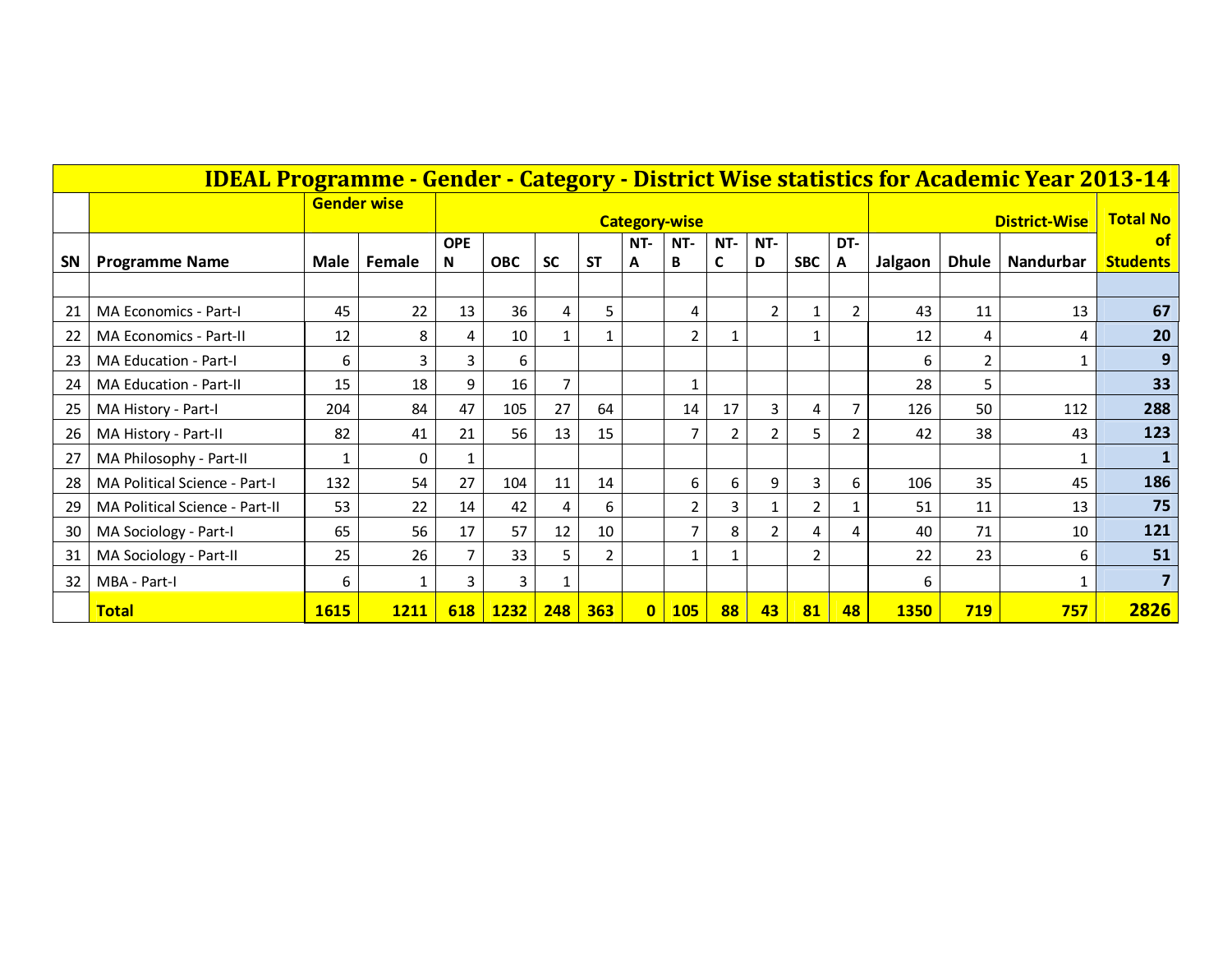|                 |                                                     | <b>IDEAL Programme - Gender - Category - District Wise statistics for Academic Year 2014-15</b> |                    |                |                |                |                |                                   |                         |                       |                |                |                            |                |                      |                  |                                          |
|-----------------|-----------------------------------------------------|-------------------------------------------------------------------------------------------------|--------------------|----------------|----------------|----------------|----------------|-----------------------------------|-------------------------|-----------------------|----------------|----------------|----------------------------|----------------|----------------------|------------------|------------------------------------------|
|                 |                                                     |                                                                                                 | <b>Gender-wise</b> |                |                |                |                | <b>Category-wise</b>              |                         |                       |                |                |                            |                | <b>District-Wise</b> |                  |                                          |
| SN              | <b>Programme Name</b>                               | <b>Male</b>                                                                                     | <b>Female</b>      | <b>OPEN</b>    | <b>OBC</b>     | <b>SC</b>      | <b>ST</b>      | $NT -$<br>$\overline{\mathbf{A}}$ | $NT -$<br>B             | NT-<br>$\overline{c}$ | NT-<br>D       | <b>SBC</b>     | VI/<br>DT-<br>$\mathbf{A}$ | <b>Jalgaon</b> | <b>Dhule</b>         | <b>Nandurbar</b> | <b>Total</b><br>No.of<br><b>Students</b> |
| $\mathbf{1}$    | LL.M. - Part-II                                     | 15                                                                                              | 9                  | 10             | 9              | $\overline{2}$ |                |                                   | $\overline{3}$          |                       |                |                |                            | 15             | 9                    |                  | 24                                       |
| $\overline{2}$  | M.A. - English - Part-II                            | 124                                                                                             | 135                | 62             | 107            | 31             | 31             |                                   | 4                       | 5                     | 3              | 10             | 6                          | 131            | 67                   | 61               | 259                                      |
| 3               | M.A. - Hindi - Part-II                              | 28                                                                                              | 31                 | 17             | 23             | $\overline{2}$ | 13             |                                   |                         | $\overline{2}$        | $\mathbf{1}$   | $\mathbf{1}$   |                            | 27             | 9                    | 23               | 59                                       |
| 4               | M.A. - Marathi - Part-II                            | 162                                                                                             | 197                | 84             | 160            | 27             | 58             |                                   | 6                       | 9                     | 4              | 8              | 3                          | 154            | 96                   | 109              | 359                                      |
| 5.              | M.A. - Defence &<br>Strategic Studies - Part-II     | 9                                                                                               | 3                  | 9              | $\overline{2}$ | 1              |                |                                   |                         |                       |                |                |                            | 7              | 3                    | $\overline{2}$   | 12                                       |
| 6               | M.A. - Economics - Part-II                          | 25                                                                                              | 10                 | $\overline{7}$ | 21             | $\overline{2}$ | $\overline{2}$ |                                   | $\overline{2}$          |                       | $\mathbf{1}$   |                |                            | 29             | $\overline{2}$       | 4                | 35                                       |
| $\overline{7}$  | M.A. - Education - Part-II                          | 4                                                                                               | 4                  | $\overline{2}$ | 6              |                |                |                                   |                         |                       |                |                |                            | 5              | $\overline{2}$       | $\mathbf{1}$     | 8                                        |
| 8               | M.A. - History - Part-II                            | 155                                                                                             | 61                 | 48             | 74             | 16             | 48             |                                   | 11                      | 12                    | $\overline{2}$ | $\overline{2}$ | 3                          | 102            | 37                   | 77               | 216                                      |
| 9               | M.A. - Political Science<br>- Part-II               | 98                                                                                              | 42                 | 25             | 77             | 6              | 10             |                                   | $\overline{\mathbf{4}}$ | 5                     | $\overline{7}$ | $\overline{2}$ | 4                          | 74             | 30                   | 36               | 140                                      |
| 10              | M.A. - Sociology Part-II                            | 42                                                                                              | 40                 | 18             | 36             | 8              | $\overline{7}$ |                                   | 3                       | $\overline{2}$        | $\mathbf{1}$   | $\overline{4}$ | $\overline{3}$             | 28             | 48                   | 6                | 82                                       |
| 11              | M.Com - Part-II                                     | 32                                                                                              | 42                 | 45             | 23             |                | $\mathbf{1}$   |                                   | 3                       | $\mathbf{1}$          |                |                | $\mathbf{1}$               | 47             | 8                    | 19               | 74                                       |
| 12 <sup>2</sup> | SY B.Com                                            | 7                                                                                               | $\overline{4}$     | 4              | 6              |                |                |                                   | $\mathbf{1}$            |                       |                |                |                            | 11             |                      |                  | 11                                       |
| 13              | M. Sc. - Mathematics<br>- Part-II                   | 5                                                                                               | $\overline{7}$     | 5              | 5              | $\overline{2}$ |                |                                   |                         |                       |                |                |                            | 6              | 5                    | $\mathbf{1}$     | 12                                       |
| 14              | M.B.A - Part-II                                     | 6                                                                                               | $\mathbf{1}$       | $\overline{3}$ | $\overline{3}$ | $\mathbf{1}$   |                |                                   |                         |                       |                |                |                            | 6              |                      | $\mathbf{1}$     | $\overline{7}$                           |
| 15              | M.A. - Dr.Babasaheb<br>Ambedkar Thought-<br>Part-II | 4                                                                                               |                    |                |                | 4              |                |                                   |                         |                       |                |                |                            | 4              |                      |                  |                                          |
| 16              | SY BA                                               | 16                                                                                              | 11                 | 4              | 9              | 4              | $\mathbf{1}$   |                                   | $\overline{2}$          | 4                     | $\overline{2}$ |                | $\mathbf{1}$               | 20             | 5                    | $\overline{2}$   | 27                                       |
| 17              | TY BA                                               | 9                                                                                               | 5                  | $\mathbf{1}$   | $\overline{7}$ | $\overline{2}$ | $\overline{2}$ |                                   |                         |                       |                |                | $\overline{2}$             | 10             | $\mathbf{1}$         | $\overline{3}$   | 14                                       |
| 18              | TY B.Com.                                           |                                                                                                 | $\overline{2}$     | $\mathbf{1}$   | $\mathbf{1}$   |                |                |                                   |                         |                       |                |                |                            | $\mathbf{1}$   | $\mathbf{1}$         |                  |                                          |
|                 | <b>Total</b>                                        | 741                                                                                             | 604                | 345            | 569            | <b>108</b>     | <b>173</b>     | $\mathbf{0}$                      | 39                      | 40                    | 21             | 27             | 23                         | 677            | 323                  | 345              | 1345                                     |